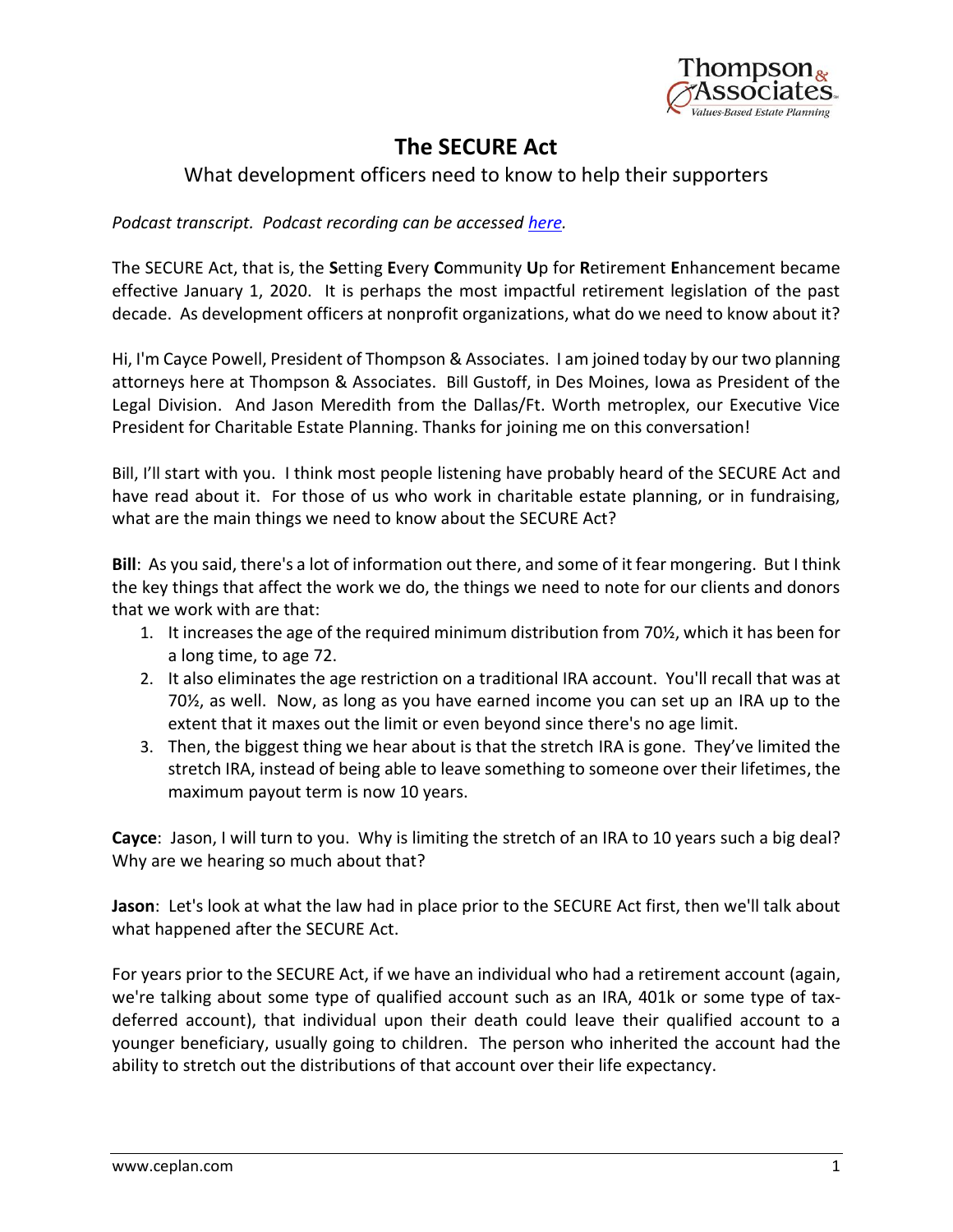

For example, let's say a parent has an IRA and they leave that IRA to their 40-year old child. Let's say the child has a 30- or 40-year life expectancy. The child could take out that IRA distribution over a 30- or 40-year period of time – now, it all depends on how old the beneficiary (or, the child in this case) is at the time mom and dad died. But, stretching that IRA out over a longer period of time would allow the child to take a little bit of income each year, keeping that child (1) in a lower income tax bracket each year and (2) allowing any of the money not taken out of the IRA to continue to grow inside of a tax-deferred account.

In an ideal situation, that's what most beneficiaries would want to do. That's why we've always heard about the stretch IRA.

Now, what happened when the SECURE Act was passed, the child who I've just described who inherited the IRA now cannot stretch that out over their life expectancy. They are, in most situations, required to take that out over a 10-year period of time, shortening that stretch period from potentially 30 or 40 years down to 10 years. Of course, the drawback is the child is losing all the tax-deferred growth over all those years, and by having to take the income out of the IRA faster, it potentially could force that child into a higher tax bracket. So, not only paying taxes at a faster rate, but at a higher bracket. That is definitely the concern that the SECURE Act has now placed on taxpayers.

**Cayce**: Ok, that makes sense. So, let's say, if I pass away and I want to stretch that out – I don't want to give everything outright to my kids, that's where the issue comes in.

But, Bill, let me turn to you, what if I don't care about stretching? What if I want to give all of my retirement accounts outright when I pass away to my kids, my heirs, or even charity as well, and I want to do that immediately – how does the SECURE Act affect me in that situation?

**Bill:** In that situation, it really doesn't affect you. A charity is not subject to this stretch rule either way. You can give outright to a charity, which is something we often recommend.

To your heirs, your beneficiaries or your children, if you're okay with your beneficiaries taking out all of the retirement assets in 10 years, the SECURE Act isn't a problem. In fact, one kind of change buried in the Act is that instead of requiring immediate payouts you can delay payments. The new law says that the proceeds have to be taken out of the account when they are left to an individual *within* 10 years. You could take out \$0, \$0, \$0 up to your 10-year mark, and then draw it out. So, there's a little different stretch upfront, but nonetheless it generally compresses it.

If your goal is not to stretch it out beyond 10-years for your heirs, or make them delay it longer than that, it really doesn't affect you much. There are a few exceptions:

1. There's still a spousal exception that remains unchanged where a spouse can rollover to his or her own IRA.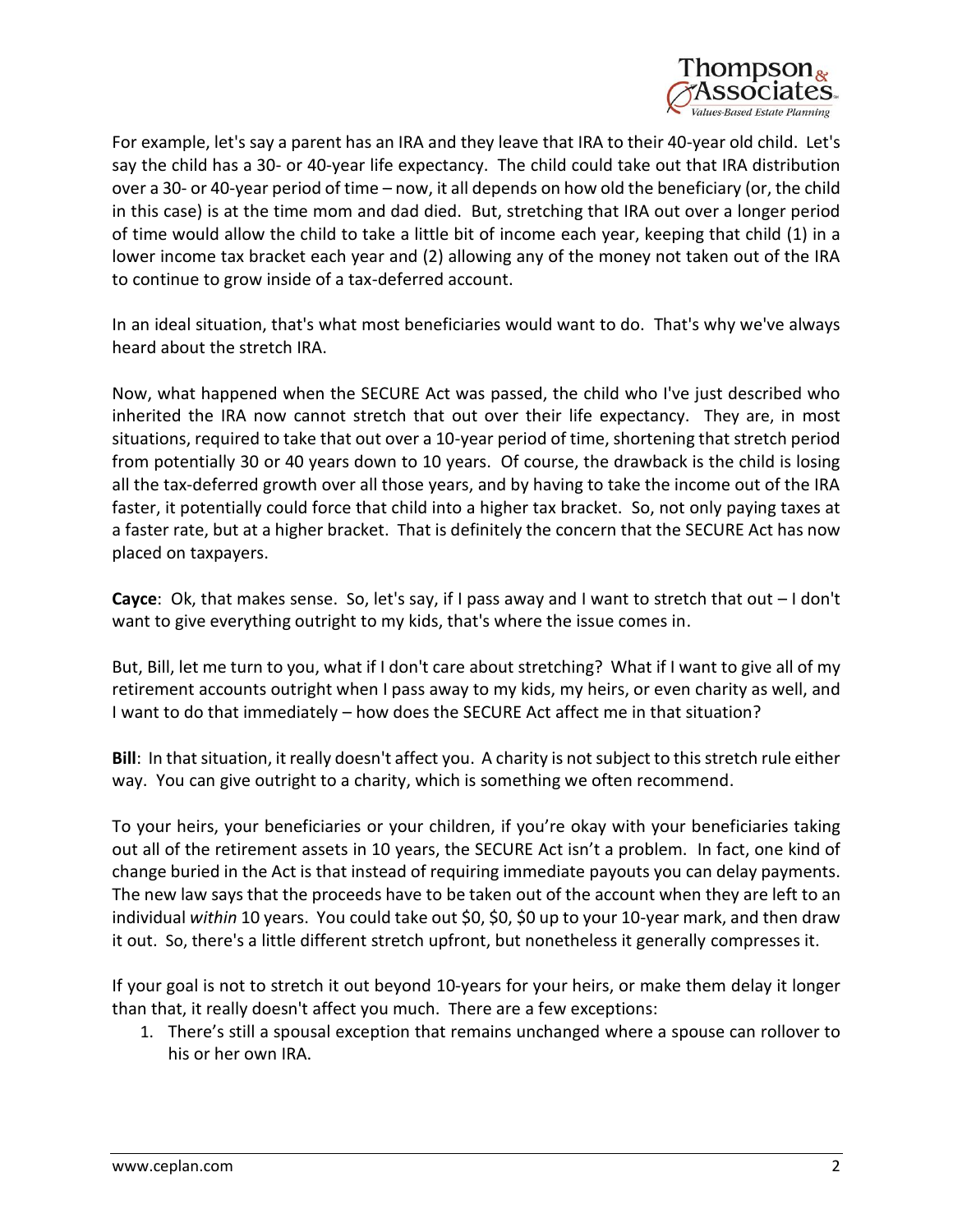

- 2. For children, there's a tolling of the statute. So, if I have a child who inherits my IRA who's 10-years old, that 10-year clock doesn't start until the age of majority in that state (typically 18).
- 3. If you have a beneficiary that is chronically ill or disabled, they can get a lifetime stretch still.
- 4. There's an exception for beneficiaries who are not more than 10 years younger than the plan owner, in which case the 10 years is actually longer than life expectancy in some of those cases anyway.

So, there's exceptions. But, again, if your goal is to leave it to your heirs and you're not concerned about how they're going to handle it, the SECURE Act doesn't really impact your planning.

**Cayce**: That makes sense. The SECURE Act doesn't affect an outright gift, only if we're trying to stretch it.

Looking back on what we've already talked about, this is a really big opportunity for nonprofits to talk to their donors about a qualified charitable distribution, for example, at age 70½. At 70½, you can give up to \$100,000 to charity from your retirement account. It doesn't count as income, you don't get a charitable deduction, but it comes out of your retirement account. There's a gap there now because, as you mentioned before, Bill, the SECURE Act has increased the age to 72 when people have to start taking that required minimum distribution.

People are hearing a lot about the SECURE Act and how it can really mess up their estate plans. But, with the loss of the stretch and the higher standard deduction, fewer people are itemizing for that charitable deduction anyway. There are a lot of people who are going to find this qualified charitable distribution option very attractive. As nonprofits, we just need to explain it to them.

Russell James has written a really good [article](https://www.linkedin.com/pulse/4-things-fundraisers-need-know-secure-act-james-j-d-ph-d-cfp-/?trackingId=l5uAxXOY9EczlPttdOWk%2BQ%3D%3D) on the topic. He talks about how it's more expensive now to leave your retirement accounts to your kids, so it's more attractive to give outright to charity. This is a really good opportunity for nonprofits, specifically in that area on the SECURE Act.

So, Jason, let me turn to you. We've talked about how the SECURE Act really only changes things when you don't want to leave the retirement accounts outright at your death. What are some reasons that people don't want to leave everything outright at death? Perhaps, they're kind of afraid of that. What are some drawbacks? Why don't people want to leave a large inheritance outright? What are some things they can do to protect it?

**Jason**: Good question. That's a two-part answer here. First, to describe why someone would not want to leave an IRA outright to a beneficiary, and then let's talk about how the SECURE Act affects currently established plans.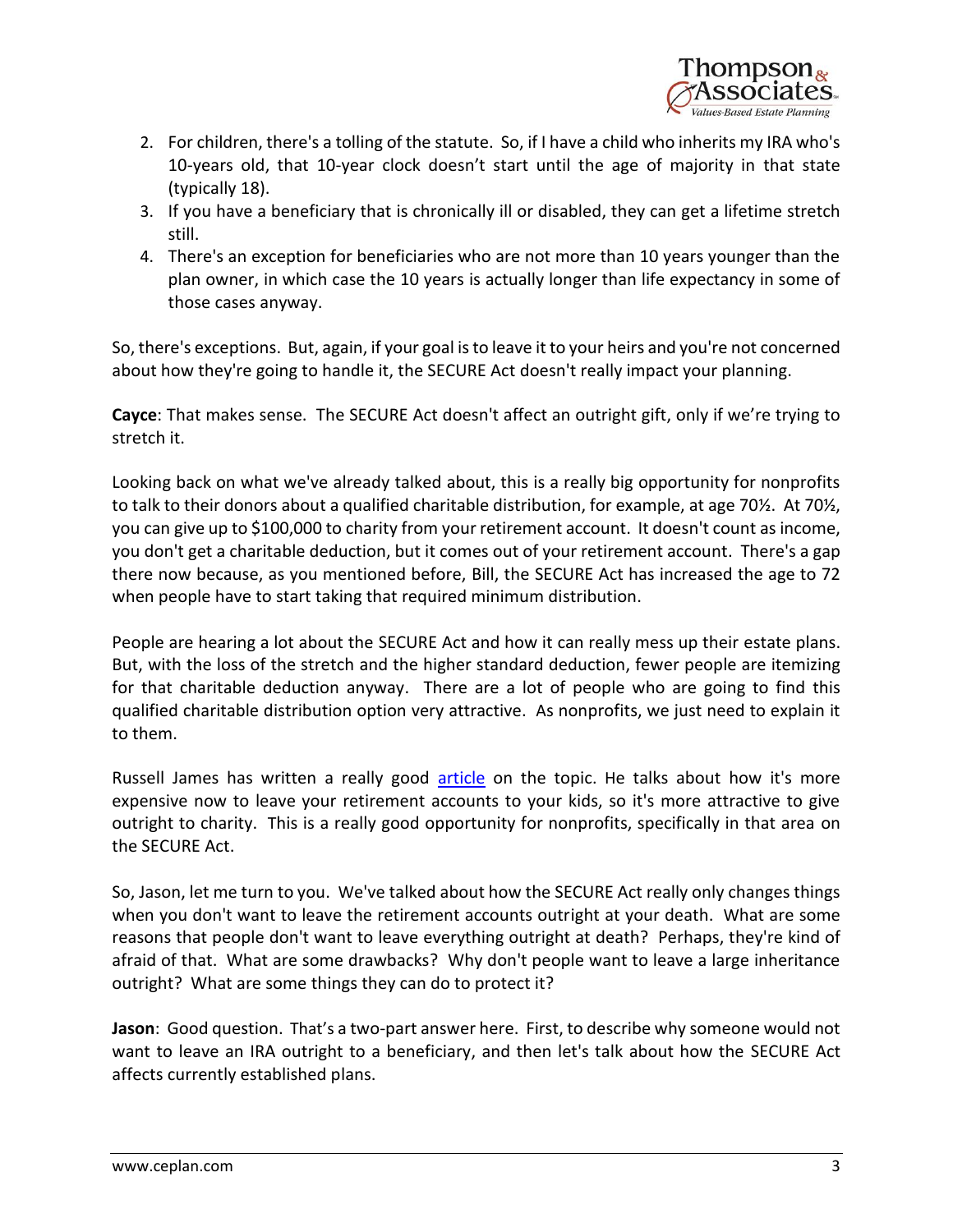

First, I think of five categories of client situations where a client may not want to leave an IRA directly to a beneficiary:

- 1. The client has minors as the beneficiaries of their estate, basically individuals under the age of majority (usually that's 18 in most states).
- 2. Someone who says, I have young adult children. Maybe they're technically 18, but the client doesn't want to leave a large amount of money to an 18, 19, 20-year-old, who might not be financially mature enough to inherit those assets.
- 3. The client has a beneficiary in their estate who the client considers to be a spendthrift. Someone who's not going to manage money well and blow through money, mismanage it, and they don't want to leave that IRA outright to a spendthrift beneficiary.
- 4. They have a beneficiary of their estate who they want to protect these assets in case that beneficiary was to get a divorce. This is very common where you see parents who want to leave assets to adult children are concerned their adult child will get a divorce eventually someday down the road and they want those assets protected in the event their child was to get divorced.
- 5. Lastly, we have what we call creditor protection. Again, maybe we have a parent leave an asset possibly to a child and they want to make sure if that child is ever sued, or deal with lawsuits, creditors, judgments, they want to make sure that the IRA, and possibly other assets, are left to the child with a level of asset or creditor protection.

So, if we were to leave assets outright to a minor, a young adult, a spendthrift, or just to an adult beneficiary that could lose these assets in a divorce or spendthrift, these could be concerns for a lot of individuals. This is where we may find an individual who has one of these five concerns in their estate would rather leave their IRA to a trust for the benefit of a child, grandchild or whoever they're leaving things to – the beneficiary who's in one of these categories.

If we leave an IRA to a trust, we can do better planning. We can leave assets in trusts for minor children until they're adults. We can leave assets in trusts for young adult beneficiaries who may mismanage it. We can leave assets in trusts for someone who doesn't manage assets well. By leaving assets in trusts we can give a beneficiary asset protection, creditor protection, and divorce protection. These are situations where we might want an IRA to go to a trust.

Now we have to analyze what happened prior to the SECURE Act when an IRA went to a trust. And, what happens after the SECURE Act when an IRA goes to a trust? This gets a little bit complicated, but I think it's important to understand.

Prior to the SECURE Act, if an IRA was going to be transferred or left into a trust upon someone's death, the IRA had to have very special language inside of it in order to qualify that IRA for this stretch-out distribution that we've been talking about.

If we didn't have the right language inside of that trust, then that trust would not be allowed to stretch out the IRA over the beneficiary's life expectancy, thus losing all the tax deferral, paying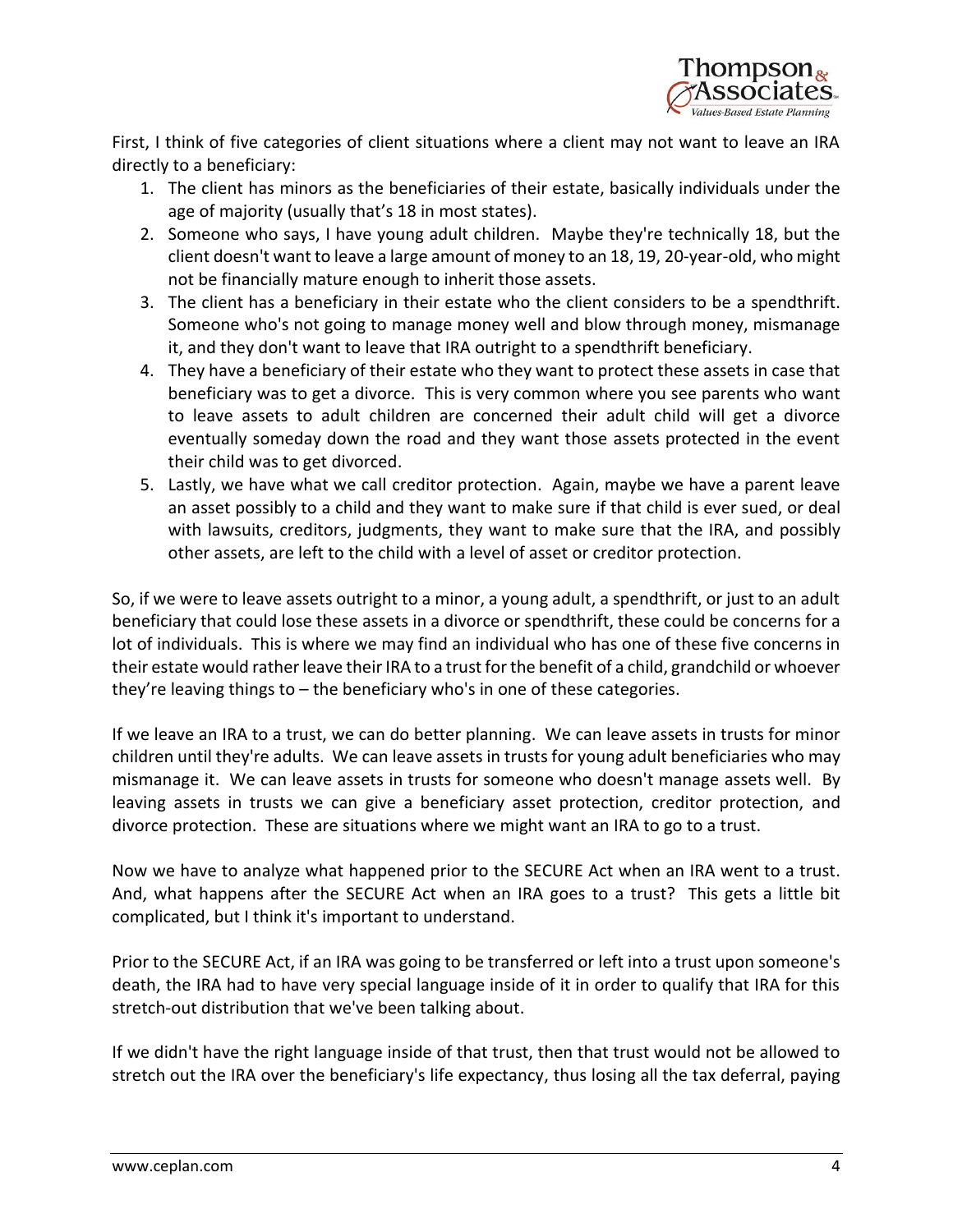

taxes sooner at higher rates. For almost 30 years attorneys have been putting very, very special language inside of estate plans in order to qualify these trusts for the IRA stretch-out.

Then comes the SECURE Act. The SECURE Act says that the entire IRA must be paid out of the IRA to either a person, a trust, or whoever it goes to, the IRA must be paid out in 10 years. That very same language that we had in the trust to qualify it for a longer stretch-out prior to the SECURE Act is going to force the money out of the trust to the beneficiary. So, essentially, the very same language we had in there before, oftentimes this was called conduit language, this conduit language will force the money out of the protective trust directly to our minor, our young adult, our spendthrift or our beneficiaries who we were trying to give divorce and creditor protection to.

So, if we have a client who was really concerned about one of these five categories, it's very likely, not guaranteed, but it's very likely they have language in their plan that will force the assets out of the trust, losing the very protections they were trying to get in the beginning.

The takeaway is this, you'll hear a lot of hype out there that says, "Oh my gosh, the SECURE Act is devastating estate plans. The SECURE Act has trashed all these plans, and everybody out there has to redo their plan." I don't think that's necessarily true.

If we have a client who knows they have trust planning in their plan and they have directed their IRAs or qualified accounts to these trusts, then they really need to have their plan reviewed by their estate planning attorney to see if there needs to be any changes.

The SECURE Act does not affect every estate plan out there. It may affect a lot of them, but not every plan. That client just needs to be aware that they should probably have their plan reviewed to see if any changes are recommended by their estate planning attorney.

**Cayce**: That's a great summary, Jason, I appreciate that. This is another really big opportunity for nonprofits to talk to supporters. We're here to help our supporters. We want them to do well, and we don't want anything bad to happen to them in their estate plan. Those who already have an estate plan, they're going to most certainly want to make sure that these new laws haven't disrupted their plan. So, encourage them to review their plan. Nonprofits, if you're a Thompson client, this is an excellent opportunity to invite them into our free confidential planning process to make sure their plan does exactly what they think it does. Those who have already gone through our planning process, they may want to meet again with us just to review their plan under the new laws to make sure everything's OK and tweak it if it needs it.

Again, this is a really good opportunity for us to reach out to our supporters to let them know about the new law, and as Jason mentioned, if they have this type of planning in their plan or if they think they do it's a really, really good opportunity to review it.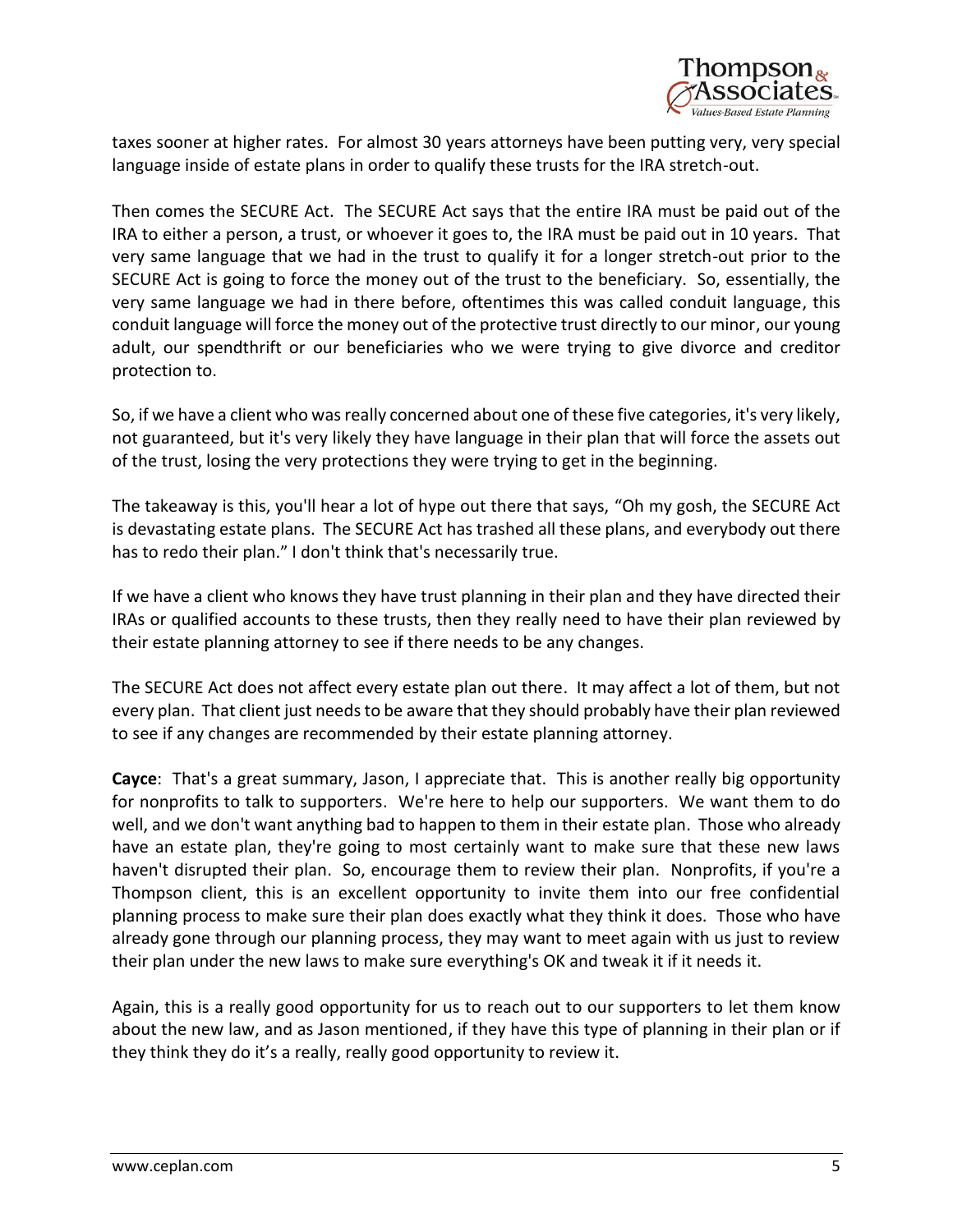

So, Bill, let me let me turn back to you for one last question. If someone really likes the idea of using their retirement accounts to provide an income stream, as Jason mentioned, where it will stretch out for a long time  $-$  a lot of people have that stretch to get that income stream  $-$  and, they want to do something for charity as well. In addition to the income stream from their retirement accounts, they probably have other assets that they're leaving to heirs. What are their options? What else can they do besides just retirement account planning?

**Bill**: I'll piggyback on to Jason's great summary there – he hit on the creditor issues. So, if you have somebody who wants to leave an income stream and they don't have the creditor issues, then the conduit trusts still might work. You just need to know that it's limited to 10 years. But, there's really nothing you can do about that. You can leave it to them outright and they can take it out immediately. Or, leave it in a trust for a trustee to dictate how fast they can take it out up to 10 years, and they can distribute it through and still get the same tax treatment.

If there are creditor issues, there's a twist on this that Jason was hinting at – instead of just a conduit trust, there's something called an accumulation trust in which the retirement accounts have to be paid and not necessarily distributed straight through. Now, that's going to trigger some different tax consequences. That's going to have income tax inside a trust, which we typically don't want. But, I tell clients all the time if you're dealing with a beneficiary who has drug issues, creditor issues, divorce issues, and it's a choice between distributing this money to a child who's going to lose all or a bigger chunk of it to some sort of creditor or other issue versus holding in a trust protecting it for them, then yes, you'll pay more taxes. We'd rather pay more taxes and preserve the principle.

But, an idea we still love is if you want to leave a beneficiary an income stream of up to 20 years – you can use 20 years or depending on their age at the death of the account holders, it could still be over their lifetimes if they qualify. We like the Charitable Remainder Trust (CRT) still as a potential vehicle. That's a trust that you create at your death typically, in this case, and you direct your retirement accounts to it. That's going to be a tax-free transfer because the charitable remainder trust will qualify for charitable treatment. Now, as the income gets paid out of there to your heirs over the term of 20 years or life, if they qualify, it's going to be income taxable to them at that point. But, that would have been the case anyway. So, the charitable remainder trust has kind of become a charitable stretch remainder trust as an alternative to what we've lost on the conduit trust in the past.

**Cayce**: That's great. It really depends on what the person wants. There are options with some give and take. It may not be the stretch or the income stream for a long time, or the accumulation trust tax-wise.

But again, it goes back to what they want. Here's what the new laws are, what are you wanting to do here? Here's the consequences so individuals can make an informed decision. There are a lot of options out there for them, they just need to know it.